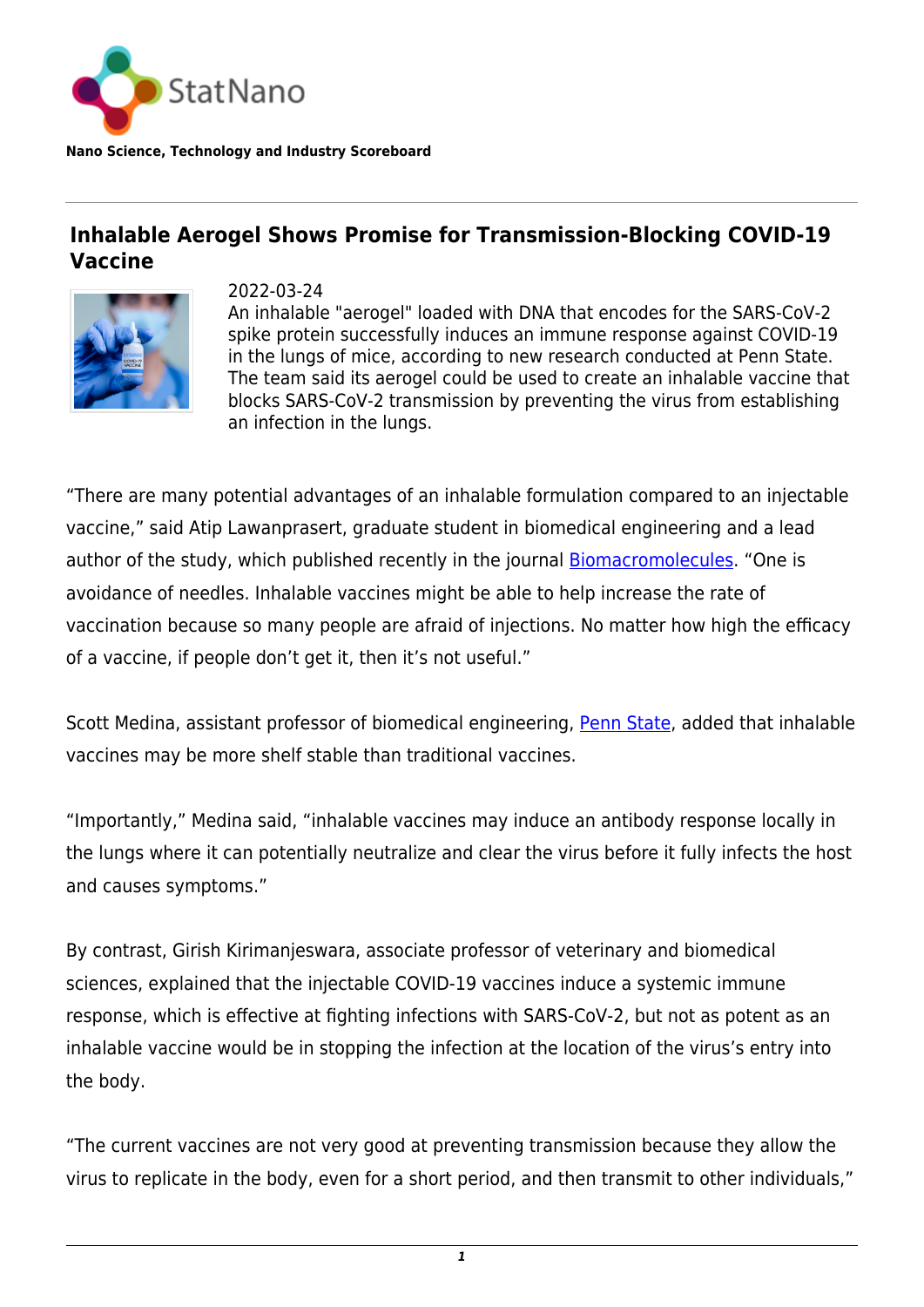said Kirimanjeswara. "An inhalable vaccine would elicit local immunity at the primary site of infection, where SARS-CoV-2 could be rapidly neutralized and eliminated without the inflammatory response characteristic of systemic vaccination."

 $\pmb{\times}$ 

(A) Illustration demonstrating the structural and compositional similarities between the SARS-CoV-2 virion (left) and the team's CoMiP (right). (B) CoMiP carriers engage receptors on the surfaces of alveolar macrophages in the lung tissue to gain intracellular entry. Subsequent expression of nucleic acid cargo leads to the presentation of various encoded SARS-CoV-2 antigens to stimulate local mucosal immunity.

Previously, the team had developed and patented a gel-like material, called an "aerogel," as a vehicle for delivering antimicrobials to the lungs to treat bacterial respiratory infections, particularly tuberculosis.

"When the pandemic started, we decided to develop an inhalable formulation for COVID-19 by combining our aerogel with a nucleic acid-encoded antigen — specifically, DNA that encodes the SARS-CoV-2 proteins," said Medina.

The researchers developed their COVID-19 formulation, which they call CoMiP (coronavirus mimetic particle), to target alveolar macrophages — immune cells in the respiratory tract that ingest foreign particles.

"Alveolar macrophages represent attractive targets for inhalable vaccines because they are abundant within the lungs, and previous evidence has suggested that they may be important in early COVID-19 pathogenesis," said Medina.

Specifically, he explained, alveolar macrophages may be one of the first cells to become infected by SARS-CoV-2 when the virus is inhaled.

"Alveolar macrophages are one of our key defenders against viral infection because they serve to present antigens to the rest of the immune system," said Medina.

The scientists designed their CoMiPs to be rapidly ingested by alveolar macrophages, after which the macrophages would interpret the viral antigen and begin to express the viral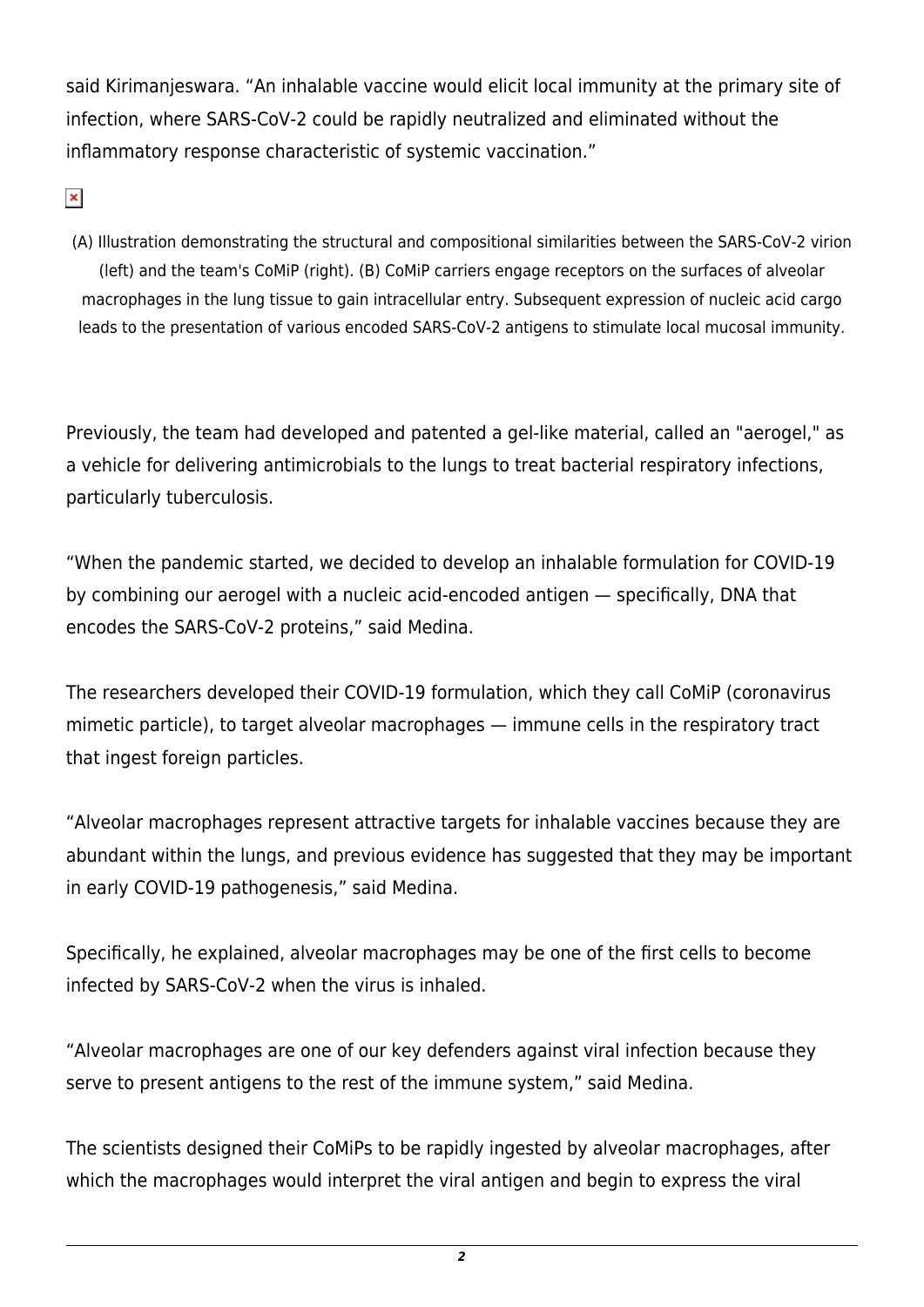proteins encoded in the DNA.

"You are essentially tricking the macrophage into interpreting this DNA and expressing this foreign spike protein," said Medina. "Once it expresses the foreign protein, it shows it to the rest of the immune system so the immune system can learn to recognize the protein in the event of a SARS-CoV-2 infection."

In the laboratory, when the scientists incubated their CoMiPs with cells designed to mimic naive alveolar immune cells, they found that the macrophages readily internalized the CoMiPs. Next, they optimized the formulation of the CoMiPs to identify the maximum safe dose in cells in vitro. They found that >80% of cells remained viable at a dose of ≤0.01 mg/mL.

To test the efficacy of the CoMiP vaccine, the team immunized mice via an intranasal installation of the vaccine, followed by a booster dose two weeks later. Next, they collected serum samples from the animals on days 14 and 28 post vaccination and booster, respectively. They analyzed these samples for systemic immune responses and found no statistically significant change in systemic antibody levels between CoMiP-treated animals and control animals at either sampling time point.

To explore nose, throat and lung immune responses, the researchers collected samples from immunized mice 30 days after vaccination to assess differences in the total and spike-protein specific lung mucosal IgA antibodies. They found a significant increase in the total IgA for mice vaccinated with CoMiPs, but IgA specifically targeting the SARS-CoV-2 spike protein was lower than expected for the vaccinated animals.

"On the benchtop, outside of the animal, we saw pretty good expression of the proteins," said Medina. "And then when the CoMiPs were delivered into the animal, we saw an increase in antibodies in the lung that may provide some protection, but it was not to the extent that we would like. It's encouraging data, but there is more optimization to be done."

The team plans to continue to research the use of CoMiPs to protect against COVID-19.

In addition, Kirimanjeswara noted, "Transmission blocking, inhalable vaccines can also be translated to multiple other viruses, such as flu, so our CoMiP has the potential to be widely

*3*